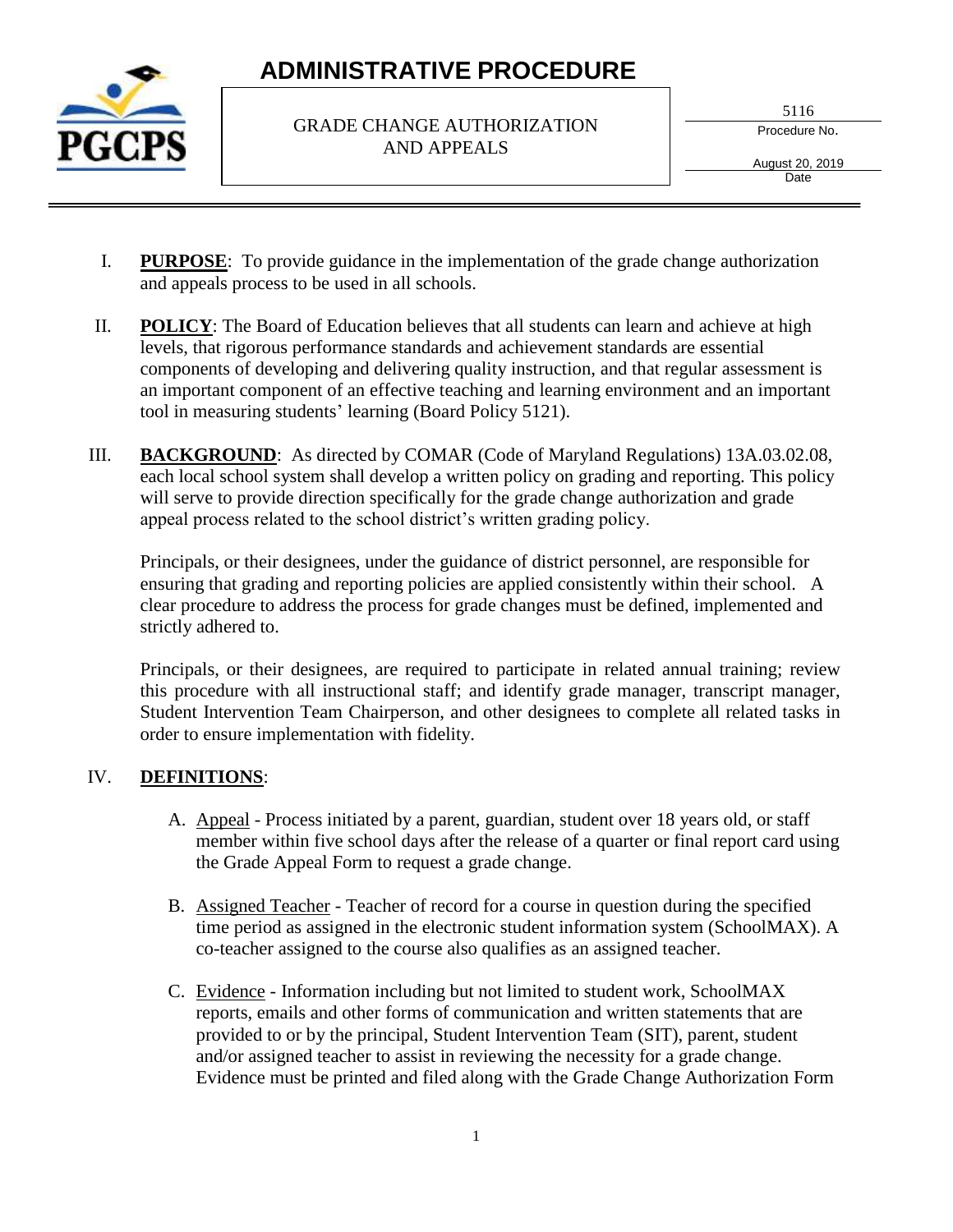

#### GRADE CHANGE AUTHORIZATION AND APPEALS

5116

Procedure No.

August 20, 2019 Date

(PS -140) in the student cumulative folder by the principal's designee and uploaded when an electronic PS-140 is processed.

- D. Final Grade Grade calculated based on average quarter grades and course assigned term code (quarter, semester and full year). This is the grade that appears on the student's official transcript.
- E. Grade Appeal Form Document on which a grade change may be requested within five days of the release of the report card.
- F. Grade Appeal Meeting **-** Process utilized by the Student Intervention Team to determine the outcome of a dispute related to assigned grades.
- G. Grade Change Changes in SchoolMAX to an existing quarter and/or final grade after the close of the grade publishing window per the approval process.
- H. Grade Point Average (GPA) The total number of grade points received over a given period divided by the total number of credits awarded. See Administrative Procedures 5121.1 (elementary schools), 5121.2 (middle schools) and 5121.3 (high schools).
- I. Grade Publishing Window The time period prior to the end of each quarter where teachers are responsible for entering and publishing grades per the annual schedule.
- J. Grade Change Window The time period after the close of the grade publishing window where principals, teachers and/or SIT chairs are able to process a grade change request using the PS-140 and, if approved, SchoolMAX. Parents/guardians, students over 18 years of age, and staff are also able to submit appeals for grade changes during the first five days of this time using the Grade Appeal Form.
- K. Grade Manager Assigned school-based personnel responsible for changing quarter and final grades in the SchoolMAX grades module. A central office grade manager is assigned for select cases.
- L. Grade Override A change to the grade that occurs after the marking period ends but before the grading publishing window closes. The grade resulting from the change shall be called the "new grade." The grade initially recorded but later changed shall be called the "old grade."
- M. PS-140 Electronic Form completed by approved school staff for any grade change requested after the closing of the grade publishing window and in accordance with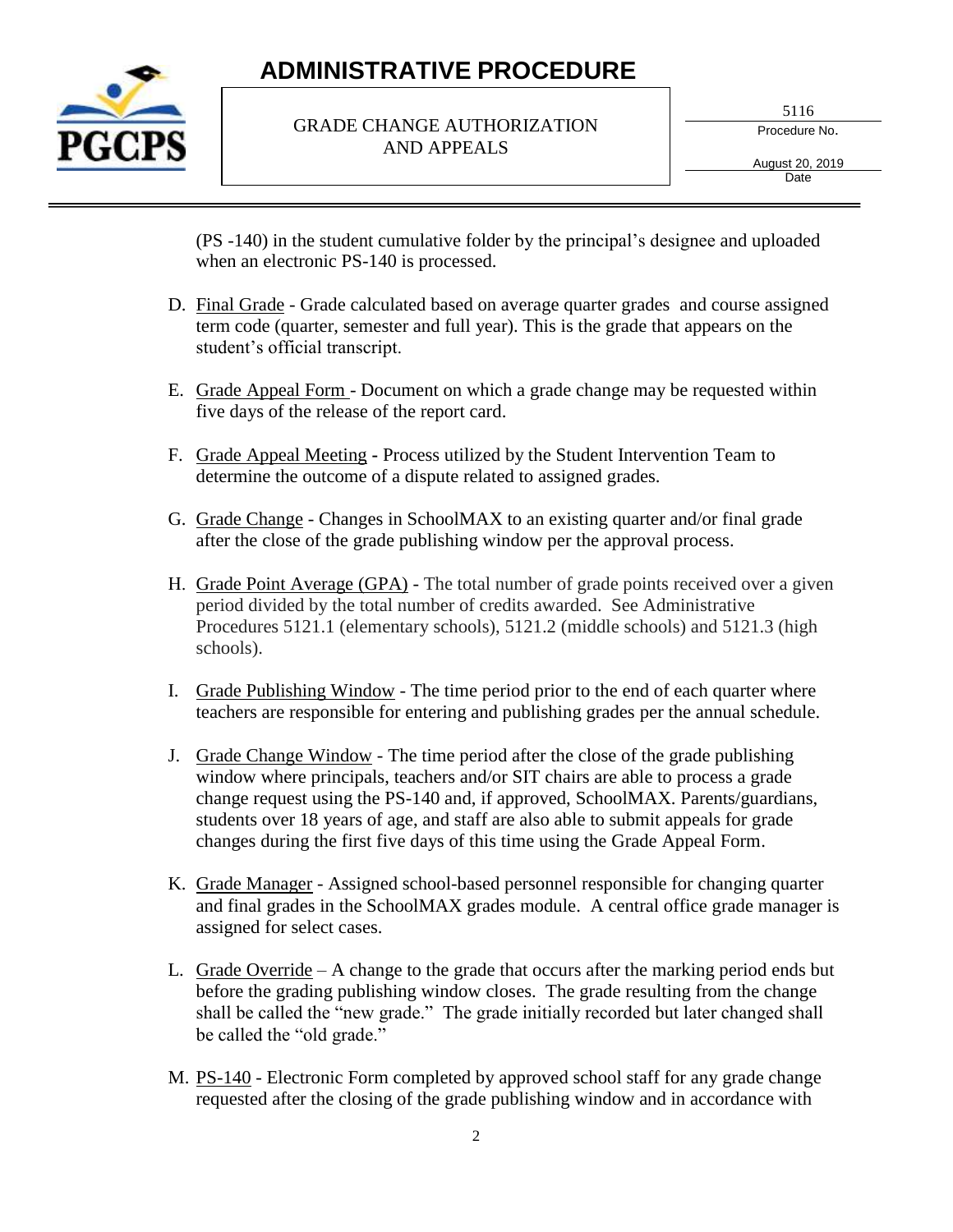

#### GRADE CHANGE AUTHORIZATION AND APPEALS

5116

Procedure No.

August 20, 2019 **Date** 

this procedure.

- N. Quarter Grade Grade assigned to a student at the end of a nine week marking period.
- O. SchoolMAX the Student Information System used in Prince George's County Public Schools (PGCPS) to manage student data, including grades, attendance, and schedules.
- P. Student Intervention Team (SIT) School staff who meet to help a teacher(s) identify and implement appropriate interventions for students who need support so that they are ready and able to learn, as well as students who are in need of support for acceleration. The SIT also serves as a Grade Appeals Committee. For purposes of the grade change process, the principal is not a member of the SIT Grade Appeals Committee. Members include:
	- 1. General Educator(s)
	- 2. Professional School Counselor(s)
	- 3. Administrator(s)
	- 4. School-based Specialist(s) (e.g. Reading Specialist, Math Specialist, Special Area/Elective Subject Teachers)
	- 5. School Nurse
	- 6. Other staff as appropriate
- N. Transcript Manager Assigned school-based staff member responsible for changing transcript grades (i.e. final grades) in the SchoolMAX transcript module. A central office transcript manager is assigned for select cases.

#### V. **GENERAL PROVISIONS**:

- A. A classroom teacher's grade must be clearly defensible and nothing will be construed to prevent a principal or other local school administrator from discussing the grade of a student with a classroom teacher. Any grade change made after the grade publishing window must be done following the grade change process defined in this administrative procedure and the PS-140 must indicate the person responsible for making the request and the person responsible for approving the grade change.
- B. No classroom teacher will be required by the Board of Education, Chief Executive Officer, or any local school administrator or other staff member to change the grade of a student. No classroom teacher will be disciplined by the Board of Education, CEO, or any local school administrator or other staff member for not changing a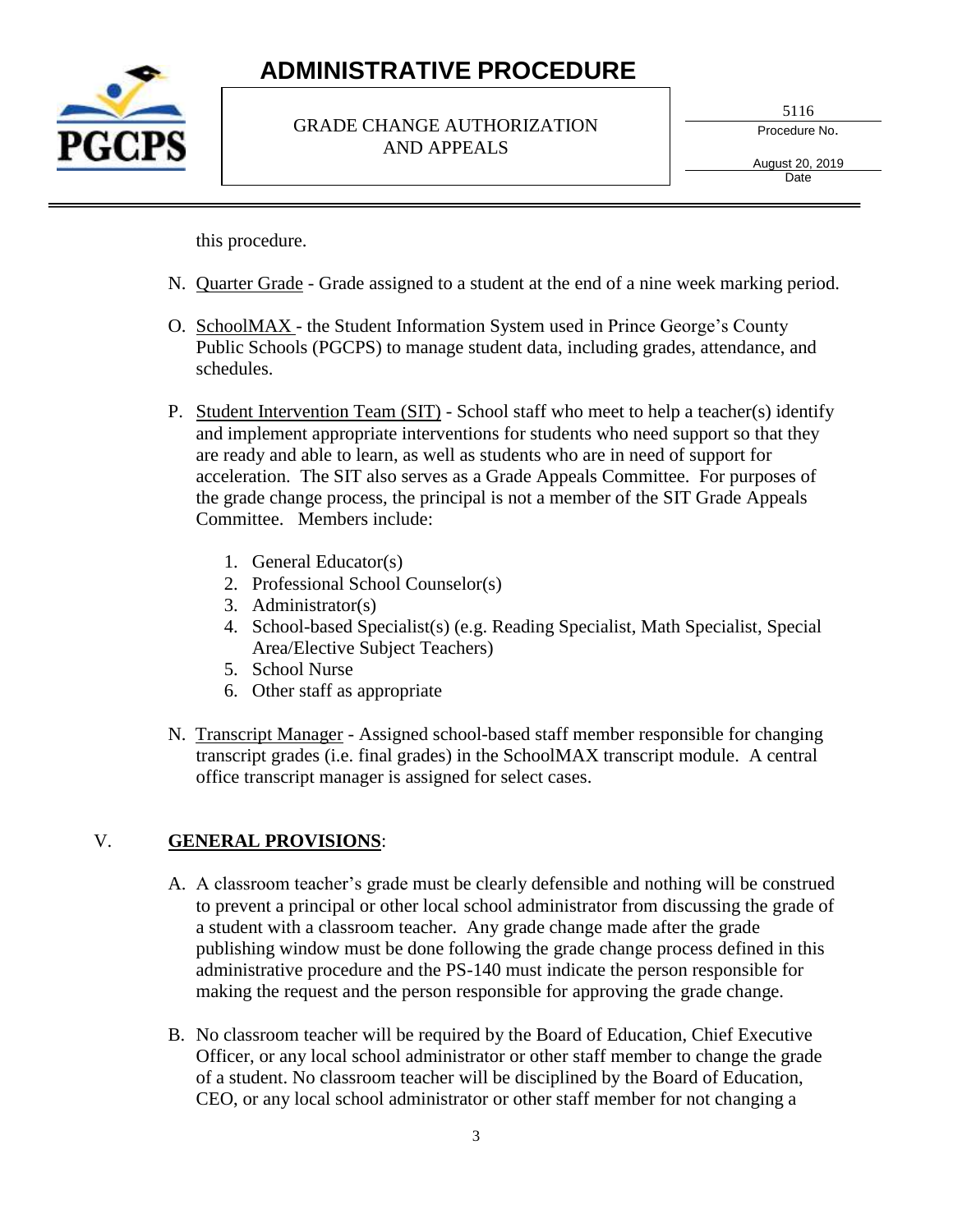

GRADE CHANGE AUTHORIZATION AND APPEALS

5116

Procedure No.

August 20, 2019 Date

grade of a student. This protection will not apply, however, when a teacher has failed to comply with grading policies or procedures adopted by the local board of education that are applicable to the grading process, unless such policy or procedure would require a student be given a grade different than the actual grade achieved.

#### VI. **PROCEDURES FOR AUTHORIZED GRADE OVERRIDES AND GRADE CHANGES**:

### **A. Grade Entry**

- 1. All students in an assigned teacher's course must receive a grade during the end of the quarter grade publishing window if enrolled 21 or more days in the course per Administrative Procedures 5121.1, 5121.2 and 5121.3 - Grading and Reporting for Elementary, Middle, and High School.
- 2. Principals, or their designees including but not limited to the grade manager and other administrative personnel, are responsible for confirming that all grades are submitted prior to the closing of the grade publishing window.
- 3. The process for grade entry for transfer students can be found in Administrative Procedures 5121.1, 5121.2 and 5121.3 - Grading and Reporting for Elementary, Middle, and High School.

### **B. Grade Overrides**

- 1. In the event a student's quarter grade needs to be adjusted, a teacher may override the calculated grade if:
	- a. The teacher has complied with grading and reporting procedures; and
	- b. The new grade more accurately reflects the student's performance during the grading period than does the old grade; and
	- c. The teacher can support the change by producing upon request sufficient documentation to show the new grade more accurately reflects the student's performance than the old grade.

The teacher is required to retain and make available for inspection any and all documents and/or materials that the teacher contends support the grade override.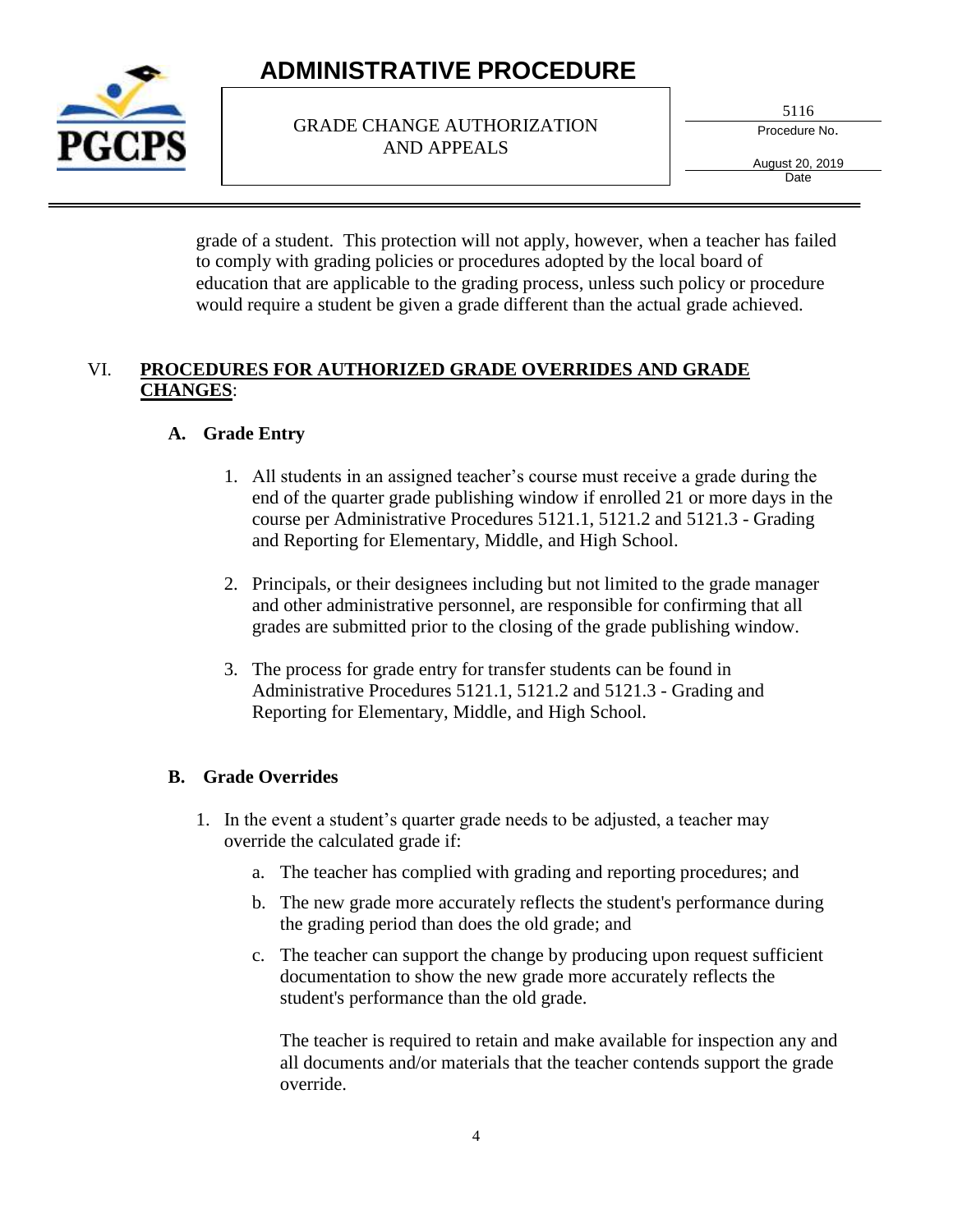

#### GRADE CHANGE AUTHORIZATION AND APPEALS

5116

Procedure No.

August 20, 2019 **Date** 

2. Grade overrides may not be used to mitigate the result of a teacher's failure to comply with grading and/or reporting procedures and/or a teacher's failure to comply with grade change procedures.

### C. **Grade Changes**

- 1. All approved grade changes on the PS-140 must be completed in SchoolMAX prior to the closing of the grade change window for the prior quarter. Requesting, approving and completing grade change requests outside of this timeline will require action by the Instructional Director.
- 2. When a request is approved by the principal or instructional director, notification and documentation are sent to the school grade manager.
- 3. If a grade change is required, the grade manager will be responsible for adjusting in the grades module accordingly. Grade managers must also go to the Grade Summary Information page and check the boxes for the affected GPAs (Quarter, Year to Date and End of Year) and then click the Recalc button to recalculate them.
- 4. If a grade change involves a final grade change, the grade manager will forward the PS-140 to the transcript manager who will be responsible for adjusting in the transcript module accordingly. The new grade recorded on the transcript will be initialed and dated by the principal. Transcript managers must also go to the Grade Summary Information page and check the boxes for the affected GPAs (Quarter, Year to Date and End of Year) and then click the Recalc button to recalculate them.
- 5. At the conclusion of a grade appeal or grade change process, all related documents - Grade Appeal Form, PS-140, evidence – with signatures and decision must be filed in the student cumulative folder. In the case where a grade change is approved, the original grade on the report card and/or transcript and the replacement grade on the report card and/or transcript must each be initialed and dated by the principal and filed.
- 6. The PS-140 and SchoolMAX grade change reports must be reconciled quarterly by the principal and designees to ensure that documentation is in place for each SchoolMAX entry and to justify any deviation.

#### D. **Grade Change Appeals Process**

Grade change appeals may be initiated by the parent/guardian or student over the age of 18; the Student Intervention Team (SIT) Chairperson; the teacher of record; the principal; or administrative staff. The requirements for the respective appeals are as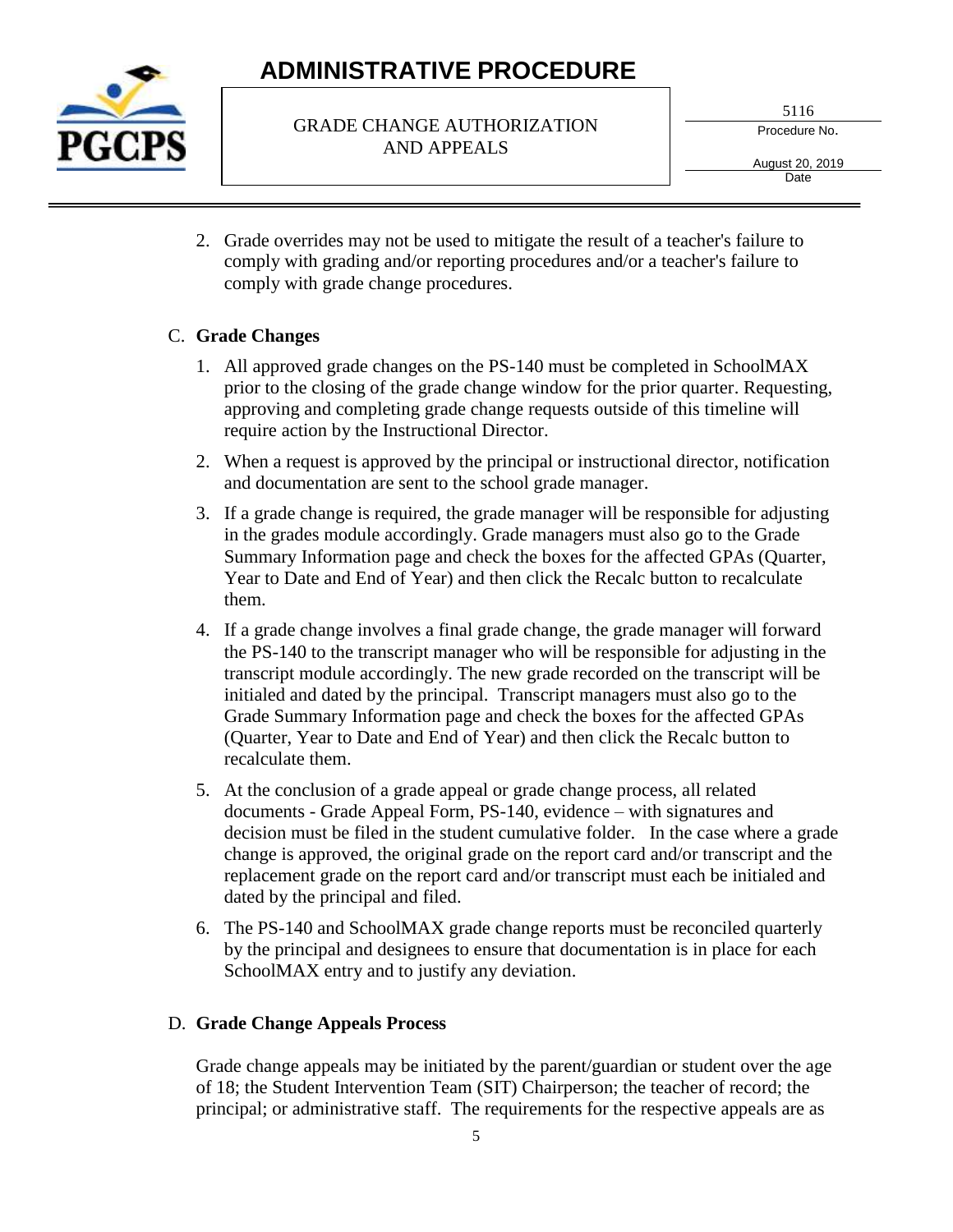

#### GRADE CHANGE AUTHORIZATION AND APPEALS

5116

Procedure No.

August 20, 2019 **Date** 

follows.

#### 1. **Parent, Guardian, or Student over the age of 18 Initiated Appeals**

- a. Grade Appeal Window
	- (1) Report card quarter or final grades may be appealed for students in grades K-12.
	- (2) Notification will be posted on the systemic calendar posted on the PGCPS website informing parents of the timeline for filing grade appeals at the end of grading period.
	- (3) The parent, guardian, or student must initiate grade appeals within 5 school days of the release of report cards.
- b. Grounds for Appeal

Grade changes may only be initiated for the following reasons. In each case, proper documentation must be provided and attached to the Grade Appeal Form (Attachment A) and then to the PS-140 to support the request.

- (1) Completion of make-up work. A copy of the completed make-up work must be scanned and attached to the PS-140;
- (2) Error in grade entry or calculation in the teacher gradebook;
- (3) Lawful absences as defined in COMAR and Administrative Procedure 5113 Student Attendance, Absence, and Truancy; or
- (4) Failure to provide allowable accommodations, supplemental aid or services in accordance with a student's IEP or 504 plan.
- c. Grade overrides during an active grade publishing window, progress reports, and transfer student grades are not eligible for the grade change process. In these cases, the school principal may oversee a process by which documentation is generated and filed in the student's cumulative folder.
- d. The parent, guardian, or student must submit a Grade Appeal Form to the teacher and principal identifying the reason for appeal with supporting evidence.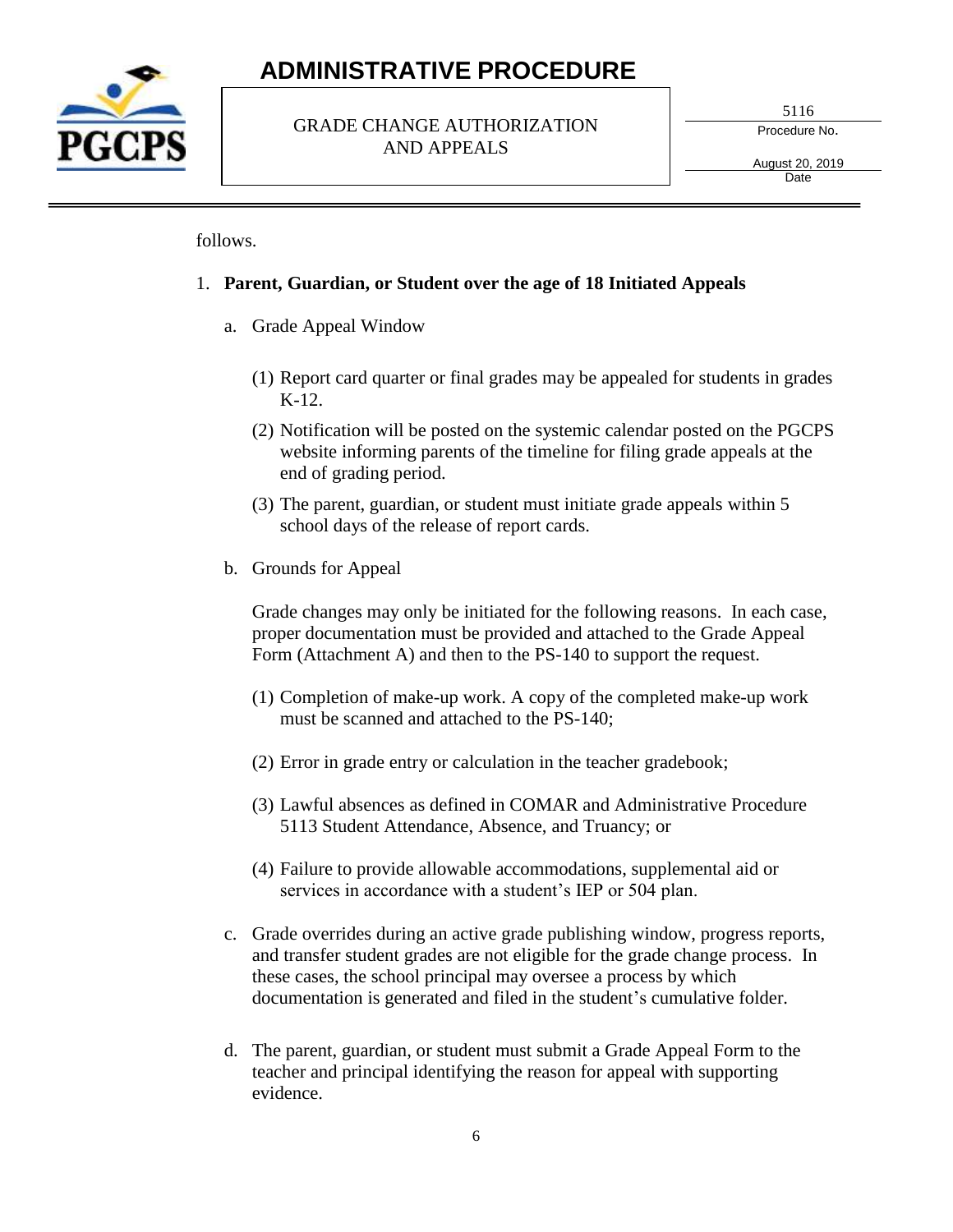

#### GRADE CHANGE AUTHORIZATION AND APPEALS

5116

Procedure No.

August 20, 2019 **Date** 

- e. Appeals that lack evidence supporting the concern will be denied. Evidence includes, but is not limited to:
	- (1) Written communication
	- (2) Student work
	- (3) SchoolMAX reports
- f. The teacher must respond to the request for appeal within two school days. If the teacher is in agreement, he or she is required to communicate with the principal the intent to initiate a grade change using the PS-140 and attaching the Grade Appeal Form and evidence. A SIT Appeals Committee is not required if the teacher agrees with the parent and submits a PS-140 prior to the grade change window.
- g. If the teacher is not in agreement with the rationale for the request, he or she must provide a reason and evidence to the principal, parent and SIT Chairperson by responding on the Grade Appeal Form within two days. The parent may request that the principal continue the appeal to the SIT Appeals Committee.
- h. If the teacher has not responded within two days of the initial appeal, the principal will forward the Grade Appeal Form to the SIT Appeals Committee and all evidence to the SIT Chairperson. The principal may not participate as part of the SIT Appeals Committee.
- i. The SIT Chairperson will convene the SIT committee for grade appeals to weigh the evidence provided by all parties as well as evidence collected during the process of investigation.
- j. The SIT Chairperson must maintain a list of participants and their signatures for grade appeals. At the conclusion, the justification of the decision must be submitted in writing with signatures on the Grade Appeal Form, and all associated evidence for filing in the student's cumulative folder.
- k. The SIT Appeals Committee will render a decision regarding the concern no later than four school days prior to the close of the grade change window and communicate with the principal, parent and teacher**.**
- l. If the SIT Appeals Committee denies the request for grade change, the parent may request that the principal continue the appeal to the Instructional Director. This must be done within 3 school days of receiving the decision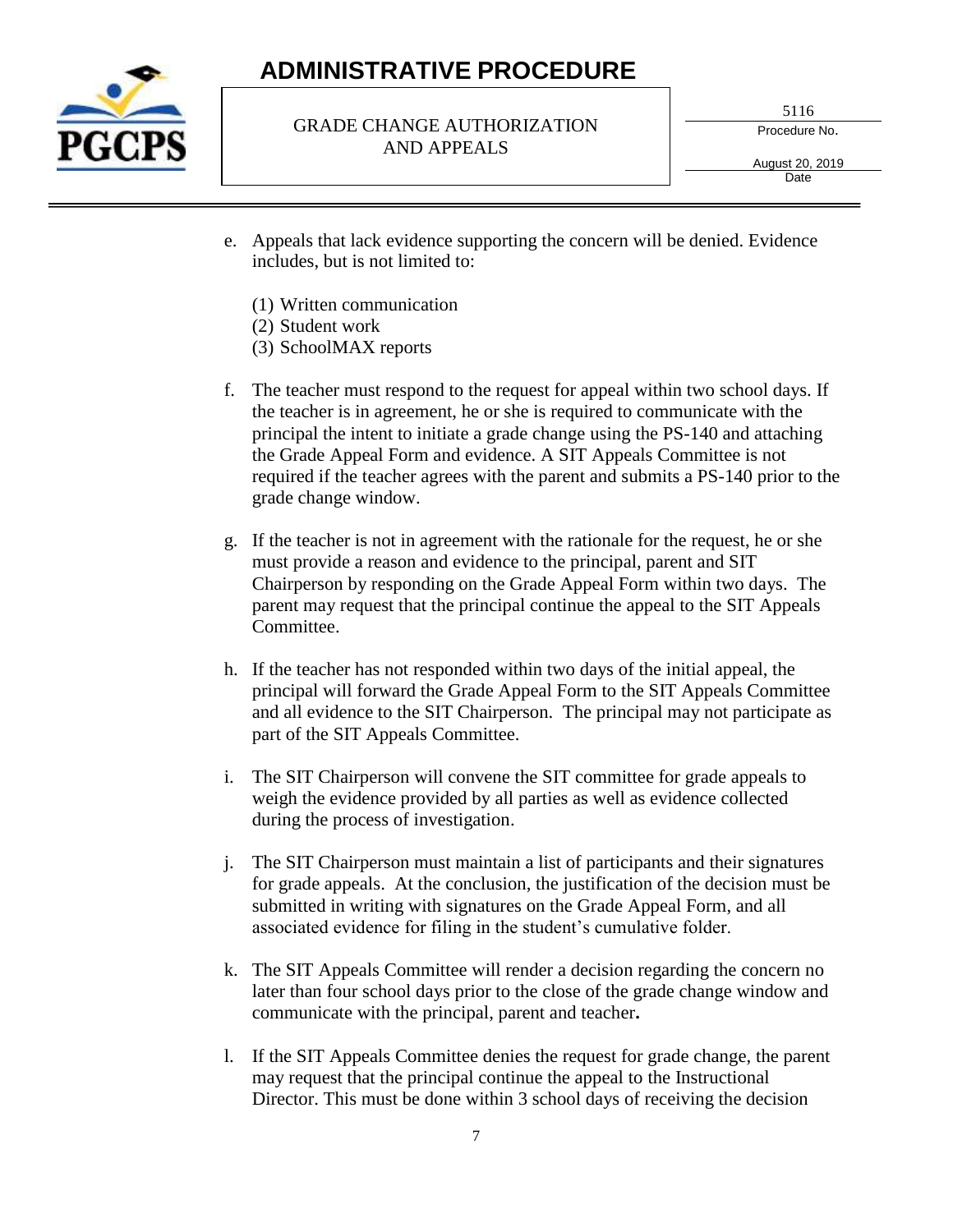

#### GRADE CHANGE AUTHORIZATION AND APPEALS

5116

Procedure No.

August 20, 2019 **Date** 

from the SIT Appeals Committee.

An appeal denied by the Instructional Director may be petitioned within five school days each to the Associate Superintendent, then Chief of School Leadership and Support, and finally to the Office of Appeals.

- m. If the SIT Appeals Committee approves the request for a grade change, the SIT Chairperson will initiate the change using the electronic PS-140 prior to the closing of the grade change window.
- n. The principal will be responsible for approving grade change requests entered in the PS-140 by the SIT Chairperson and ensuring that all forms and evidence are forwarded for grade manager processing and filing in the student's cumulative folder.
- o. The PS-140 will forward approved final grade changes to the transcript manager for action.

#### **2. SIT Chairperson Initiated Grade Changes**

- a. Grade change requests by the SIT Chairperson must only occur as a result of the outcome of a SIT grade appeal.
- b. SIT Grade Appeal meetings will occur at least once a quarter, if the need arises, and will be held no later than four school days prior to the close of the grade change window.
- c. The principal may not be a participant in the SIT grade appeal meeting.
- d. Grade changes initiated by the SIT chairperson must be processed using the electronic PS-140 no later than four school days prior to the close of the identified grade change window. If the teacher did not provide input during the initial appeal, the SIT chairperson will check "teacher failed to provide input" on the PS-140.
- e. The SIT Chairperson must provide an explanation for the requested change along with evidence from the original appeal and supporting grade change documents to support the grade change.
- f. The principal must approve, deny, or require additional information to support the request for a grade change prior to the close of the grade change window.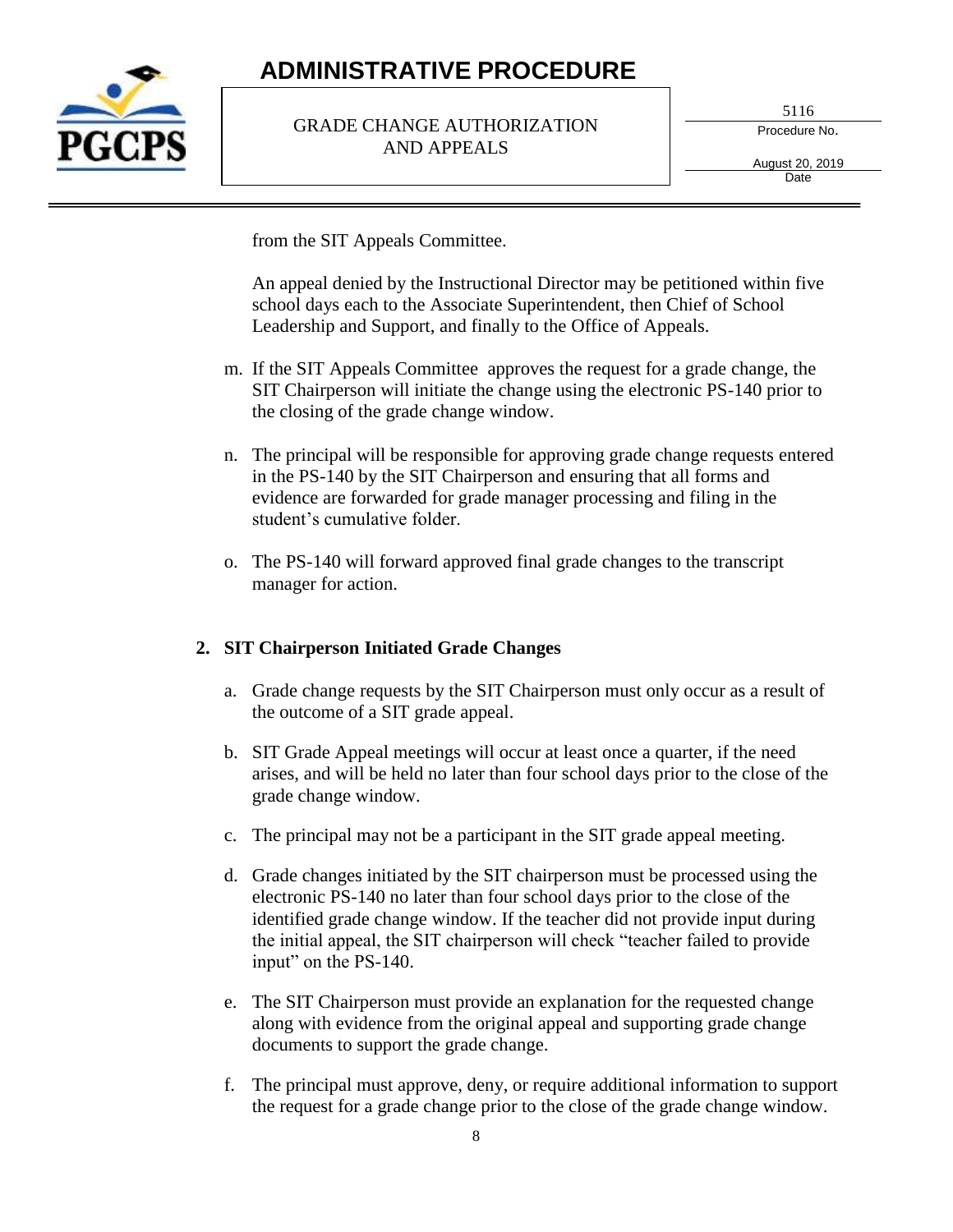

#### GRADE CHANGE AUTHORIZATION AND APPEALS

5116

Procedure No.

August 20, 2019 **Date** 

If approving, he or she must forward the approved PS-140 to the grade manager for entering in SchoolMAX.

g. An appeal denied by the principal may be appealed to the Instructional Director within three school days.

The Instructional Director's decision may be petitioned within five school days each to the Associate Superintendent, then Chief of School Leadership and Support, and finally to the Office of Appeals.

### 3. **Assigned Teacher Initiated Grade Changes**

- a. Assigned teachers must use the applicable PS-140 in order to initiate grade change requests after the end of the grade-publishing window.
- b. The teacher must provide an explanation for the requested change along with evidence attached to the PS-140.
- c. The principal must approve, deny, or require additional information to support the request for a grade change in the PS-140 prior to the close of the grade change window. If approved, the principal must forward the approved PS-140 to the grade manager for entry. If additional information is required or the request is denied, the principal must return the PS-140 to the teacher with a reason indicated.
- d. An appeal denied by the principal may be appealed to the Instructional Director within three school days.

The Instructional Director's decision may be petitioned within five school days each to the Associate Superintendent, then Chief of School Leadership and Support, and finally to the Office of Appeals.

### **4. Principal Facilitated Grade Changes**

- a. If a grade change needs to be initiated outside of the grade change window, the principal must request action by the Instructional Director.
- b. The instructional director must use the electronic PS-140 in order initiate a grade change.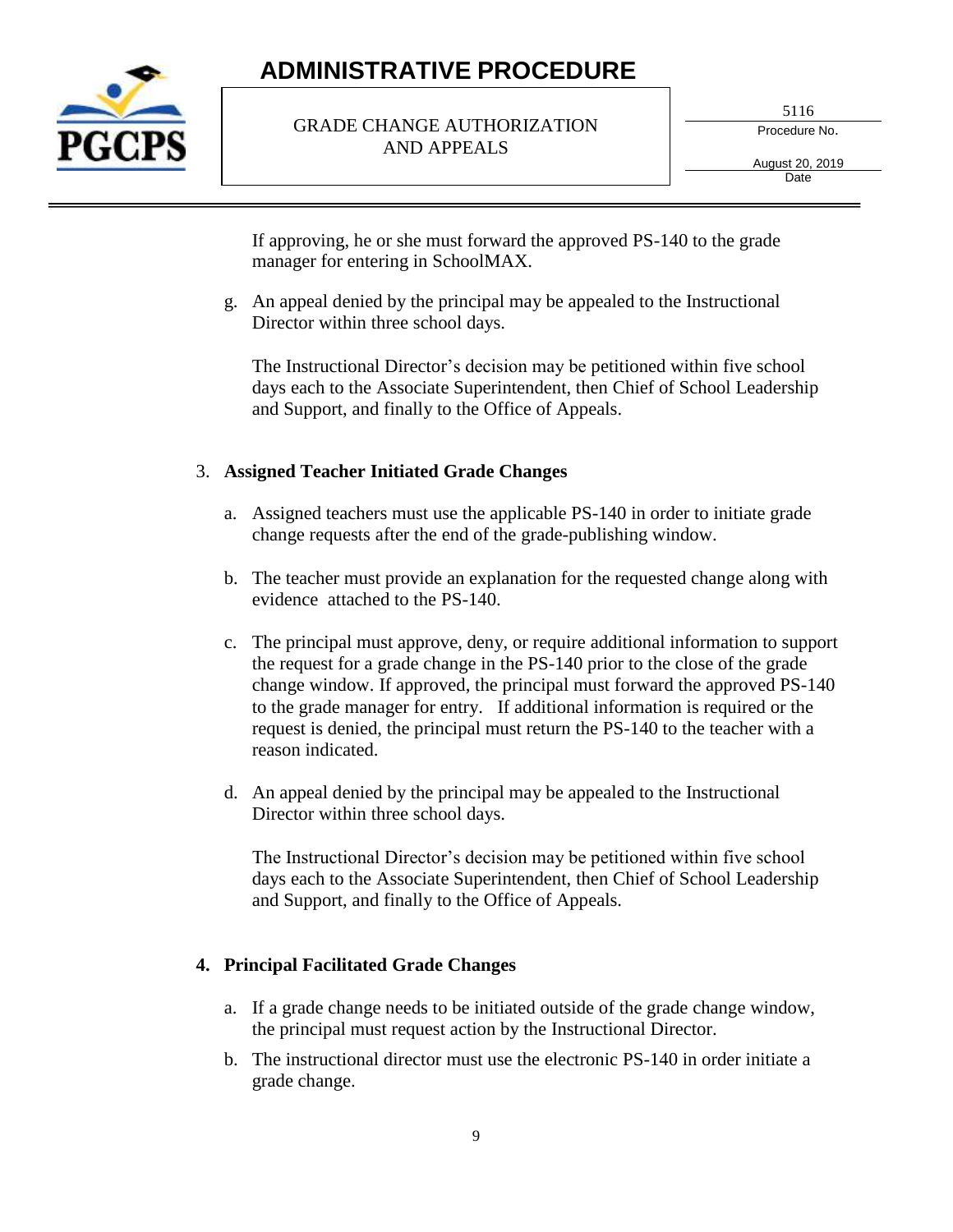

#### GRADE CHANGE AUTHORIZATION AND APPEALS

5116

Procedure No.

August 20, 2019 Date

- c. The principal must provide an explanation for the requested change, reason for initiating outside of the grade change window, and evidence to support the grade change request.
- d. The teacher must be asked to respond to the PS-140 to indicate whether he or she is in agreement or not in agreement with the findings. Teacher disagreement will not supersede the decision of the instructional director. Failure to respond within 48 hours will not delay the processes of approval or filing. If the teacher did not provide input, the instructional director will check "teacher failed to provide input" on the PS-140.
- e. The Instructional Director must forward the PS-140 to the Associate Superintendent to approve, deny, or require additional information to support the principal request for a grade change in the PS-140.
- f. If the request is approved, the instructional director must forward the approved PS-140 to the grade manager for entry in the SchoolMAX system. All evidence must be filed with the PS-140 in the student cumulative folder.
- g. If a grade change involves a final grade, the PS-140 will forward notification to the transcript manager who will be responsible for adjusting the transcript accordingly.
- h. If the request is denied, the ID must provide justification to the principal who will notify the person making the request. The Instructional Director's decision may be petitioned within five school days each to the Associate Superintendent, then Chief of School Leadership and Support, and finally to the Office of Appeals.

#### **5. Dual Enrollment Grade Changes**

- a. Due to the misalignment of quarter and semester grading systems for PGCPS and dual enrollment colleges/universities, schools will need to place a grade of UC for the quarters where there are no grades received from the college/university at the time that PGCPS grades are due. See Administrative Procedure 5121.3 Grading and Reporting High School.
- b. Once final grades have been received from the college/university the school should enter the letter grade received from the college/university into the appropriate quarter. Fall Semester = quarter 2; Spring Semester = quarter 4.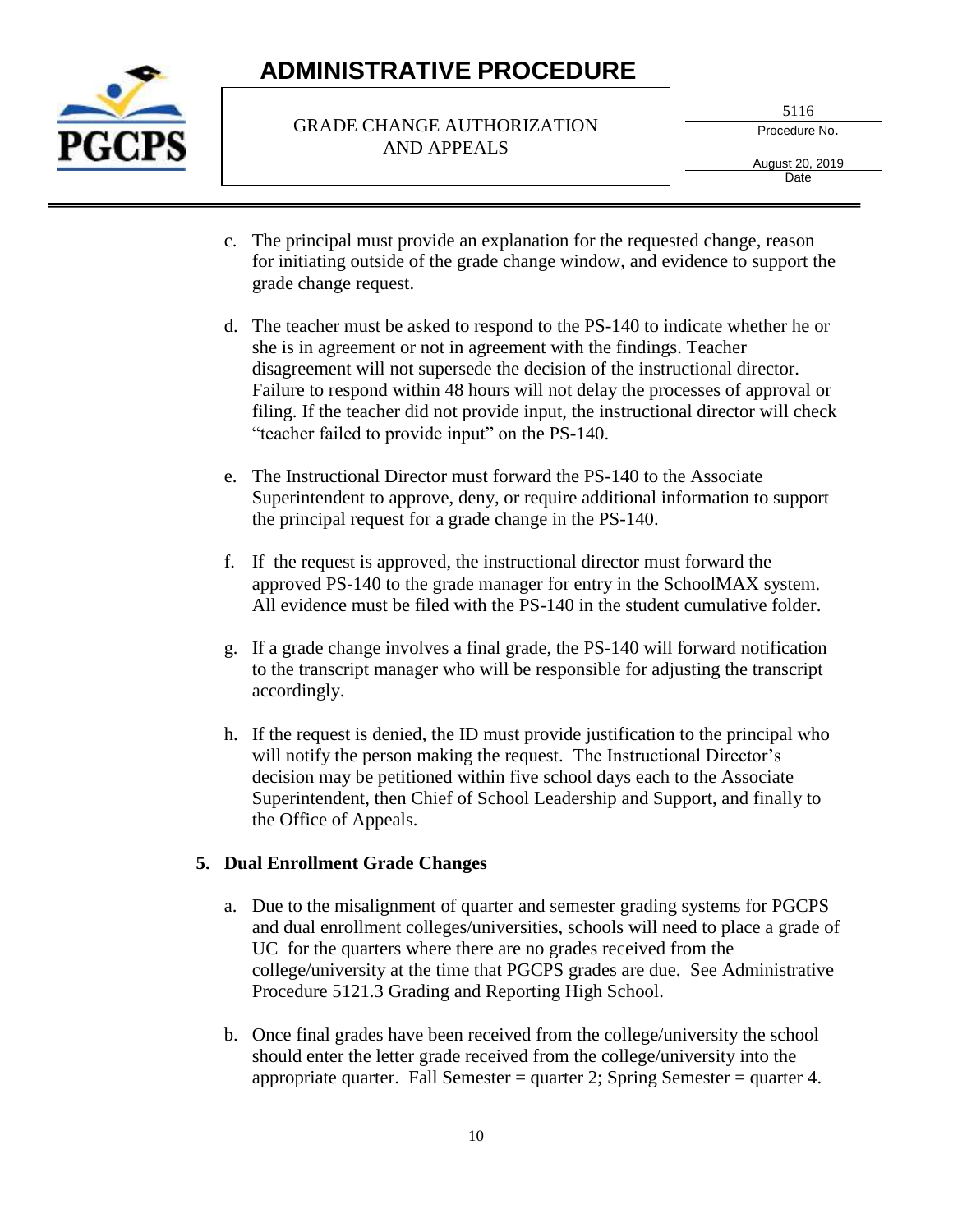

#### GRADE CHANGE AUTHORIZATION AND APPEALS

5116

Procedure No.

August 20, 2019 **Date** 

c. For students who receive grades after the grading window or who have grade changes at their college/university, a Dual Enrollment Grade Changes Exception Notice must be completed and attached to the copy of the official transcript from the college/university. Both documents (the notice and transcript) must be placed in the student's cumulative folder.

#### 6. **Administrative Personnel Initiated Grade Appeals**

Appeals submitted by administrative personnel must be submitted to the SIT committee. Teachers must be notified of the grade appeal request made to the SIT committee. The same appeal process as those initiated by parents, guardians, or students above the age of 18 will be followed.

### **7. Multiple Students Appeals**

Appeals for multiple students in the same class require the completion of the Grade Appeal Form for each student. If approved, evidence must accompany the PS-140 in each student's cumulative folder.

### **8. 4th Quarter and Summer Grade Appeals**

Fourth quarter and summer grade appeals must be submitted by the fifth school day of the next (new) school year.

Parents may present the Grade Appeal Form and supporting documentation at any time between the end of the fourth quarter and the fifth school day of the new school year. Staff may initiate an electronic PS-140 at any time between the first professional duty day and the fifth school day of the next school year. Principals may initiate an electronic PS-140 at any time from the end of the fourth quarter through the fifth school day of the next school year.

If a grade change is approved, the change in SchoolMAX will take place after the start of the new school year in order to ensure that all policies and procedures are followed.

- a. All grade changes must be submitted by the grade change deadline.
- b. For students in grade 12, the principal will review all grades after the grading window is closed. If the principal finds evidence that a  $4<sup>th</sup>$  quarter grade was submitted that is not aligned with the grade submitted during the progress report period and evidence from monitoring the required number of grades per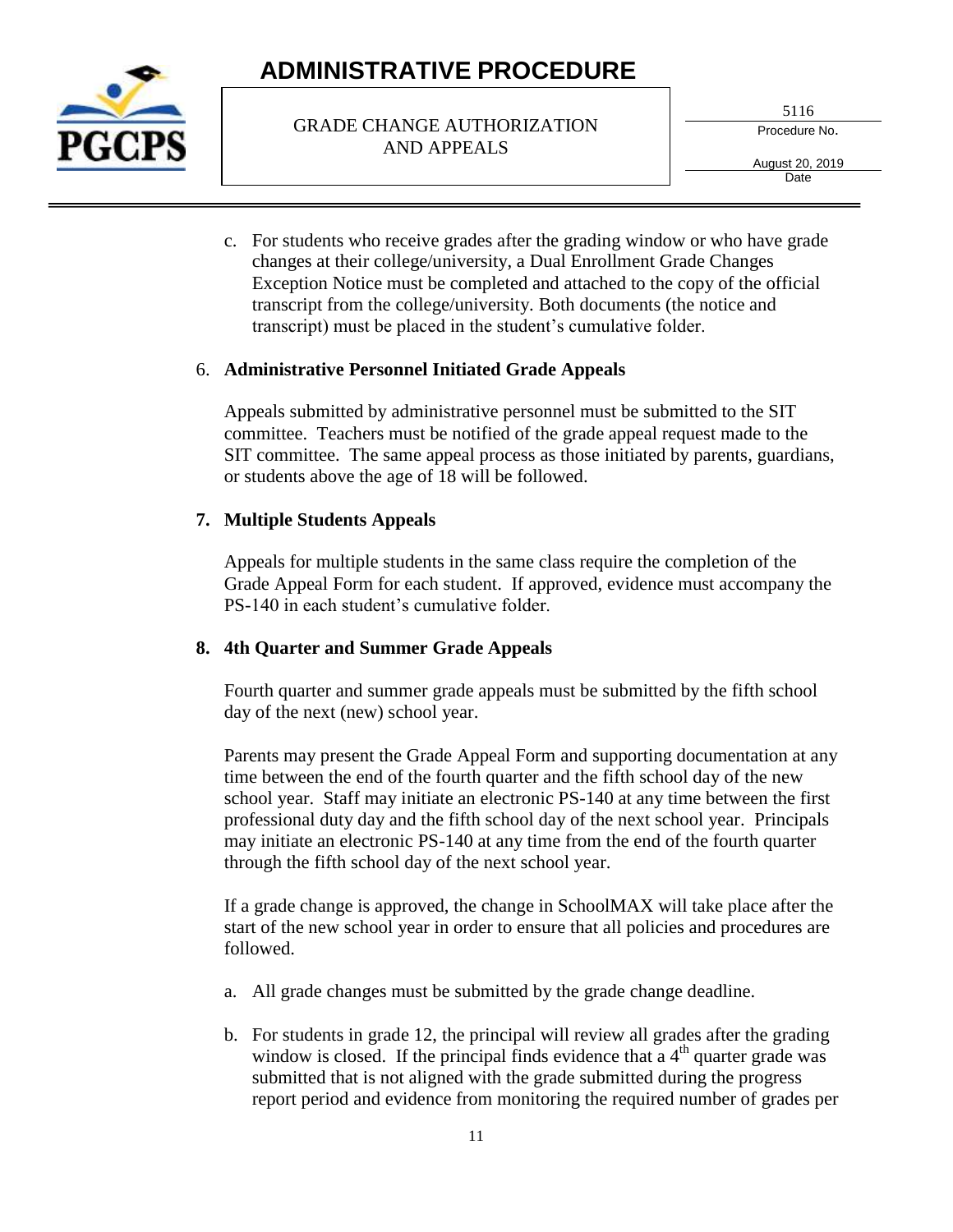

#### GRADE CHANGE AUTHORIZATION AND APPEALS

5116

Procedure No.

August 20, 2019 **Date** 

week does not support the grade submitted by the teacher, the principal may make a request to the Instructional Director to authorize a grade change. If approved, the principal must then complete the PS-140 for final approval by the Instructional Director.

- c. Summer grade appeals for credit recovery and original credit courses are to be submitted to the summer principal for review of the evidence and processing.
- 9. **The International High School** follows the grade change process available through the handbook.

### **VII. MONITORING AND COMPLIANCE**

In an effort to ensure that the grade change authorization and appeals process is implemented, the following monitoring tools and processes will be utilized annually.

- A. The principal will facilitate a training for all school staff with grading responsibilities to review the grade change authorization and appeals administrative procedure by September  $30<sup>th</sup>$  of each school year. A record containing staff signatures to signify completion of this task will be kept on file in the principal's office for four (4) years and provided as a part of the monitoring process upon request.
- B. All designated staff members (i.e. Grade Manager, Transcript Manager, Principal, SIT Chair, Instructional Directors) will participate in an annual training of the grade management and grade change process. Principals will be required to identify their school-based designees to their Instructional Directors no later than the third Monday in August annually.
- C. Grade managers and transcript managers must reconcile school PS-140 and SchoolMAX reports quarterly and ensure that all documents have been filed accurately.
- D. Monitoring and Accountability staff will utilize PS-140, SchoolMAX and other tools to generate quarterly reports, and forward a report to the Chief Accountability Officer, Chief of School Leadership and Support, Chief of Student Services and Special Education, and Chief Academic Officer no later than five school days after the deadline for quarterly grade changes. Reports will include a master report of all PS-140 grade change requests, a reconciliation report of PS-140 data to SchoolMAX data for use with cumulative folder audits, trend data, and data summary grade changes.
- E. The Division of Special Education and Student Services will manage an annual audit of student cumulative folders in elementary school, middle school and high school to ensure compliance with the grade change authorization and appeals administrative procedures.